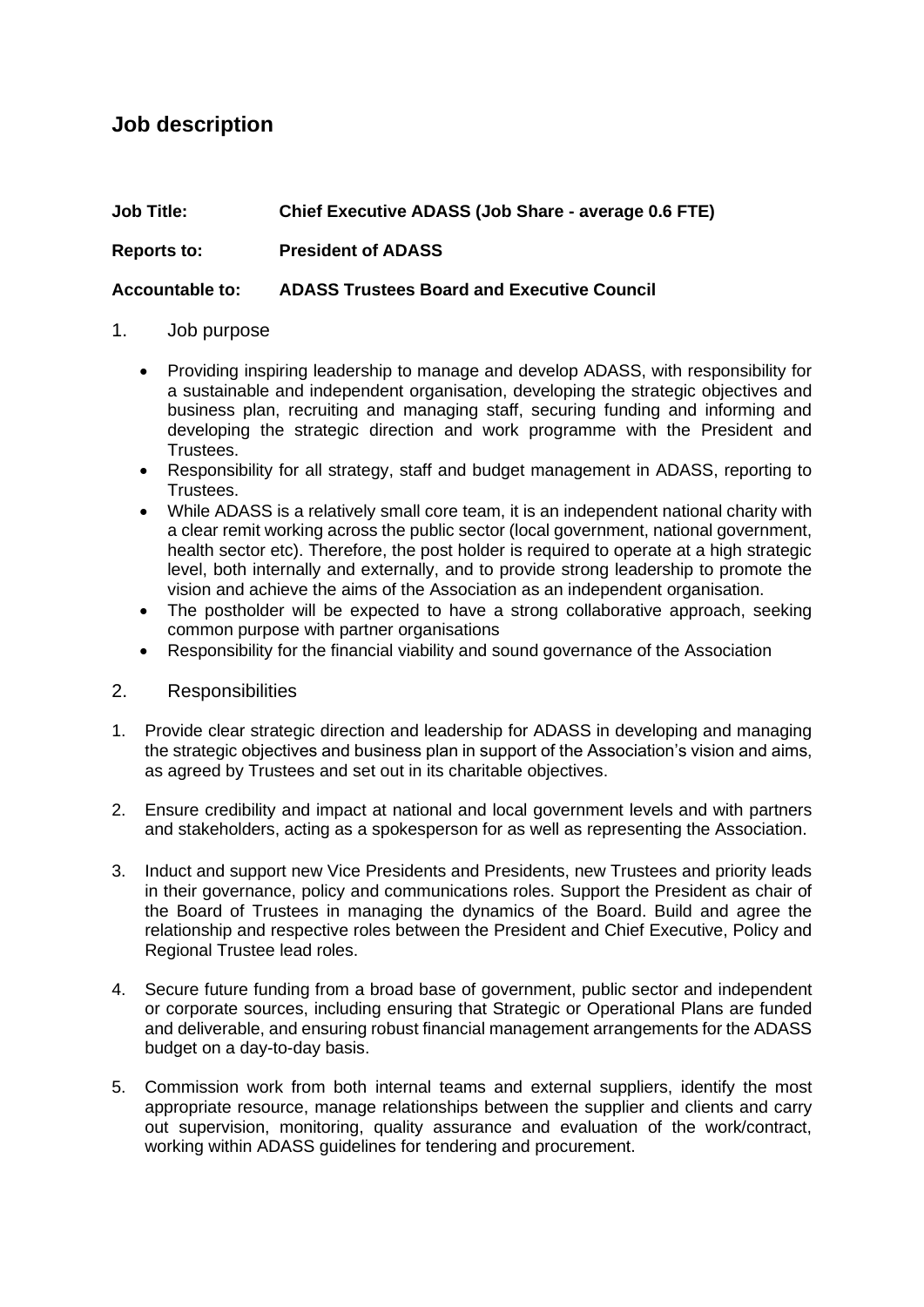- 6. Provide thought leadership to promote the value of and develop and manage a programme of work to support the Association's objectives of promoting, supporting and improving the understanding of social work and social care across all levels of government and other public services.
- 7. Maintain the staff team and recruit, lead and manage staff to maximise performance, sustain high morale and support the organisation, alongside members and partners, in the delivery of its objectives.
- 8. Promote the work of ADASS through effective internal and external marketing, communications, networking and the maintenance of effective partnerships and relationships with key stakeholders, including at a senior level in government, local government and across the public sector.
- 9. Oversee the maintenance of high-quality internal administration of the organisation and the delivery of events, seminars and other means of engaging with ADASS members and others.
- 10. Ensure that relevant staff team and Trustees develop strategic relationships with relevant press, media and other contacts to promote awareness of ADASS work, including making active use of social media to reach new networks and audiences.
- 11. Speak on behalf of the Association in the media

All the above should be undertaken with due regard to:

#### **Health and Safety**

Be responsible for your own health and safety and that of your colleagues, in accordance with the Health and Safety at Work Act (1974) and relevant legislative directives.

#### **Equality & Diversity**

Adhere to the Association's Equality and Diversity policy in all activities and actively promote equality of opportunity wherever possible.

#### **Compliance**

Ensure duties required by statute are undertaken in accordance with policy and practice. Including (but not limited to) obligations under the Data Protection Act, General Data Protection Regulations and Freedom of Information Act, to maintain compliance with statutory responsibilities.

#### **Vision & Values**

Undertake other duties commensurate to the grade of the post, to support and contribute to the delivery of the organisation's objectives, vision and values.

#### **Quality**

Ensure all work delivered by ADASS are fit for purpose and of the highest quality, maintaining organisational standards and utilising business and project management systems

#### **Dimensions**

- Management responsibility for staff and their work programmes
- Responsible to Trustees for overall ADASS programme of work to deliver strategic objectives
- Financial responsibility for management of whole ADASS budget